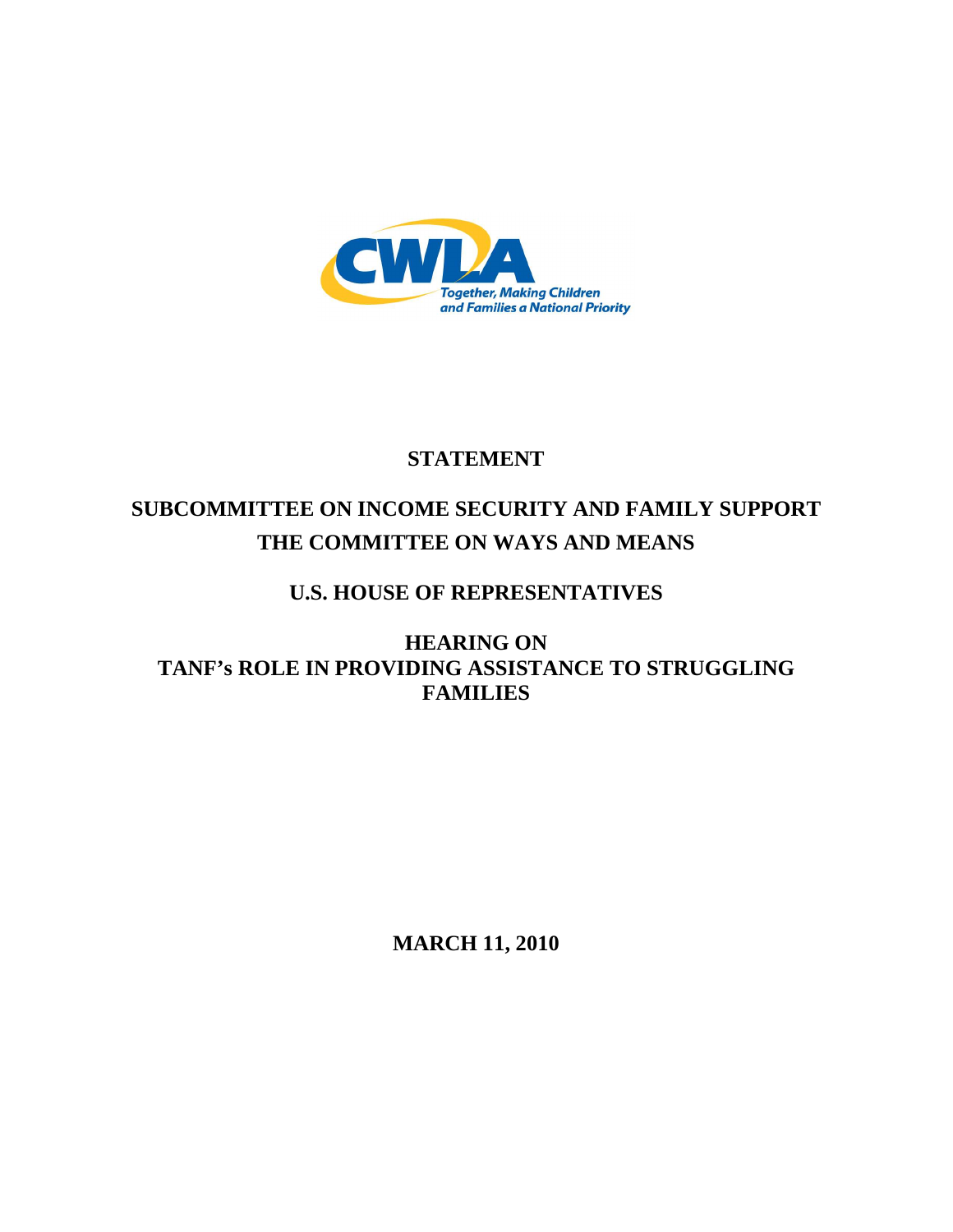The Child Welfare League of America (CWLA), a ninety year-old organization representing hundreds of public and private child-serving member agencies located in all fifty states, offers the following comments and principles in regard to the reauthorization of the Temporary Assistance for Needy Families (TANF) reauthorization.

TANF was created in 1996 as part of a federal effort to reform public assistance. The law creating TANF fundamentally changed the way the federal government provides assistance to low-income families with children. Instead of providing an open-ended entitlement to parents with children under the Aid to Families with Dependent Children (AFDC) program, TANF became a capped block grant distributed from the federal government to the states.

TANF funding continues at the same level of funding set in that year at \$16.5 billion, along with smaller bonus funds. States are no longer required to provide matching state funds to draw down federal AFDC dollars, but they do have to maintain a specific level of spending, or maintenanceof-effort (MOE). States must spend 75 percent to 80 percent of what they were spending under AFDC. States have to use TANF funds to serve families with children with the reduced state spending tied to how much a state has reduced its cash assistance caseload of families. Within these parameters the law allows broad flexibility in how funds are spent. State may set their own income eligibility standards, time on assistance, and benefit levels. States may spend federal TANF funds on a range of services in addition to cash assistance. States can establish different income eligibility standards for each program funded by the TANF block grant.

TANF is significant to child welfare in two ways. First, state surveys indicate that nearly 20 percent of federal child welfare funds (over \$2.3 billion a year) comes from the federal TANF block grant. These TANF funds represent a significant source of federal funding for child welfare services including prevention and wrap-around services. Second and sometimes overlooked, TANF touches the lives of some of the same families that are affected by a state's child welfare system. With approximately 65 percent of children abused and neglected falling into the neglect category, many of these serious cases of neglect involve issues of income support, lack of mental health and substance abuse services, housing, proper supervision and lack of family supports, and other complex issues that lead to negative effects on child well-being. Some of these challenges can be addressed under TANF. In addition, AFDC and now TANF have always included a classification of families where the adult does not receive a benefit but the child does. These child-only families include a significant percentage of families who are relative or kinship care families.

# **Child Well-Being Recommendations**

# *Coordination Between TANF and Child Welfare*

In 2002, the Bush Administration proposed to tie child well-being to the purposes of the TANF statute. The original purposes in the 1996 act did not include such provisions and they were not adopted in 2002. CWLA again encourages Congress to consider strengthening the purposes of TANF in this way. In 2008 this Subcommittee took a significant step in passing the Fostering Connections to Success and Promoting Adoptions Act (PL 110-351). Part of the significance of this act was that it more formally began the process of linking the child welfare system to child well-being. Included in this new law is a directive to state child welfare agencies to better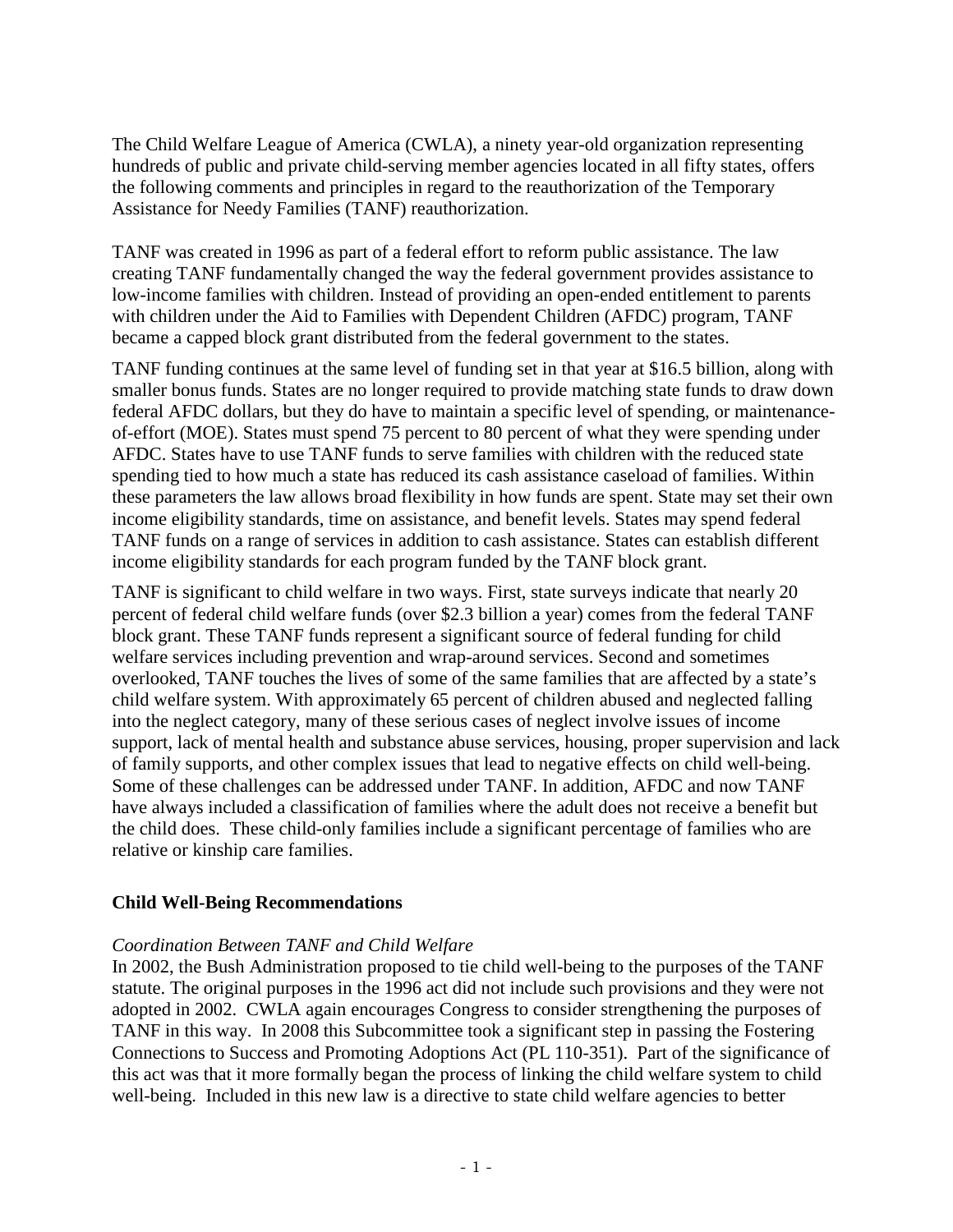coordinate with state Medicaid agencies as well as other health care entities to improve health care for children in care. The law also directs that child welfare agencies better coordinate with local education agencies on assuring that children in foster care are guaranteed better access to education. CWLA is now advocating to various congressional committees that the same directive that now exists for state child welfare agencies also be extended to state and local education agencies.

As this Subcommittee reviews this reauthorization and as it attempts to build on the Foster Connections to Success Act, we urge you to consider better and stronger coordination and consultation between state TANF agencies and child welfare agencies. There are numerous ways in which coordination and consultation might improve state TANF policy in regard to child wellbeing. Challenges and problems exist in both child welfare and TANF including child poverty, adequate housing, access to mental health services, substance abuse treatment, the role of relative care and time limits Stronger coordination of policy and practice between these systems would be a significant gain in federal policy and would be consistent with recently enacted legislation.

# *Child Poverty*

Before the full impact of this recession is realized, this nation had already experienced significant increases in poverty overall and child poverty in particular. Between 2007 and 2008 poverty rates had increased to a rate of 13.2 percent, up from the rate of 12.5 percent in 2007. This came on top of increases in the middle of the last decade despite not being in a recession. The impact of TANF on child poverty has declined markedly over ten years and particularly on children in deep poverty (those in families at less than 50 percent of the federal poverty levels). According to the Center on Budget Policy and Priorities, by 2005 TANF was lifting only 650,000 out of deep poverty compared to 2.2 million children being lifted out of deep poverty in 1995. If we are concerned about improving the well-being of the most vulnerable children in this country then these numbers can't go unchallenged.

Within the context of TANF and the next reauthorization there are a number of important steps that Congress can take to help address this challenge. One such step is to begin tracking the number of children in deep poverty and tracking how many of these families are receiving TANF assistance. This data should be collected by state as a measure of where progress is being made and where children are worse off. By doing this, it will influence both the debate and the policies being implemented.

# *Screening for Services*

CWLA recommends that all families seeking TANF assistance should participate in an initial screening by a trained caseworker to identify and screen for barriers to work, such as substance abuse. This initial screening would identify potential barriers that interfere with the family's ability to work requisite hours and otherwise comply with program requirements. If the screening identifies potential barriers for the parents or safety risks for the children, the caseworker should conduct a full family assessment and, where necessary, refer the family member for a professional evaluation to assess substance abuse, behavioral health, or other concerns beyond the worker's expertise.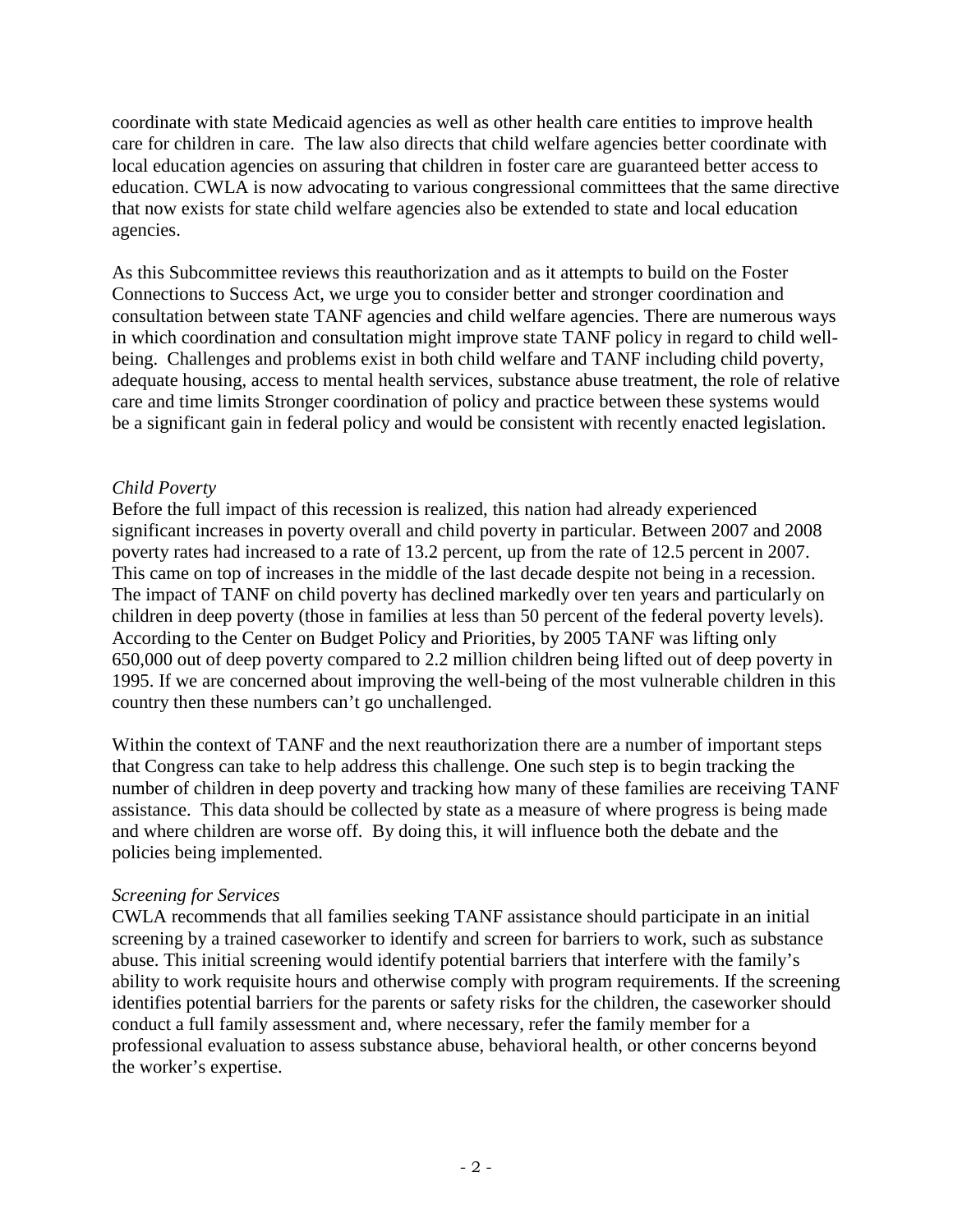We also believe that TANF workers should be trained to screen for barriers to work that include substance abuse, physical and behavioral health, and domestic violence, and risk to child safety. Workers should also receive training in family assessment, enabling them to assess the needs, strengths, and resources of families as a tool for developing a plan that will lead to successful work and promote a safe environment for the children. Finally, for families already involved with the child welfare system, workers should be encouraged to conduct joint assessments and planning with child welfare so that both systems support families in their efforts to succeed in the workplace and as parents.

#### *Funding levels*

Funding levels need to be addressed if we are to make TANF into a more effective safety net. The TANF block grant is still based on financial data from more than 15 years ago. In addition the contingency fund under TANF should also be strengthened. This fund was little used through its first reauthorization but in this deep recession that has not been the case. Were it not for the American Recover and Reinvestment Act (ARRA) and the additional TANF emergency relief provided through that measure, many families would be in even worse shape. The lesson should not be missed. If enhanced emergency funding provided in a more permanent structure of a contingency fund is not part of this reauthorization states will be forced into a policy that causes them to restrict cash assistance, subsidized job creation and other support measures. If an act of Congress is required to make recession relief funds available, then states will be reluctant to use their annual block grant in ways that could help families leave poverty on the belief they may need to hold onto annual TANF funds for a future emergency. We urge the Congress to look at measures that will respond to a recession in an automatic or systematic way.

#### *Workforce Incentives*

TANF was designed with a set of outcomes tied to adults going to work either full or part time. Unfortunately although this was an outcome written into the law, the cash incentives for states in the form of reduced state spending requirements was tied to a policy of reduced caseloads. A reduced caseload means reduced state work benchmarks. Meeting those benchmarks means the state has the ability to meet the lower spending requirement. The caseload reduction benchmark became the informal measure of success and received all of the press attention. Success of TANF was not focused on adults going to work and being able to support their families but rather it was on the number of adults leaving cash assistance. In many instances we don't know where these people went and how well their families have done. In 2006 fewer people left TANF for work (18.7 percent) than for failure to cooperate or sanctions (29 percent).

CWLA urges Congress to redesign this caseload reduction credit. In 2002, Chairman Sander Levin introduced the "Making Work Pay Act," H.R. 4057. That legislation would have amended TANF to reward states by providing a work credit (and reduced state spending) based on the adults who left TANF for work. His proposal in fact increased that work credit if that person went to a higher paying job. We urge Congress to replace the current caseload reduction credit with one based on people leaving TANF to go to work. This will help shape work policies and improve the well-being of those children in TANF families.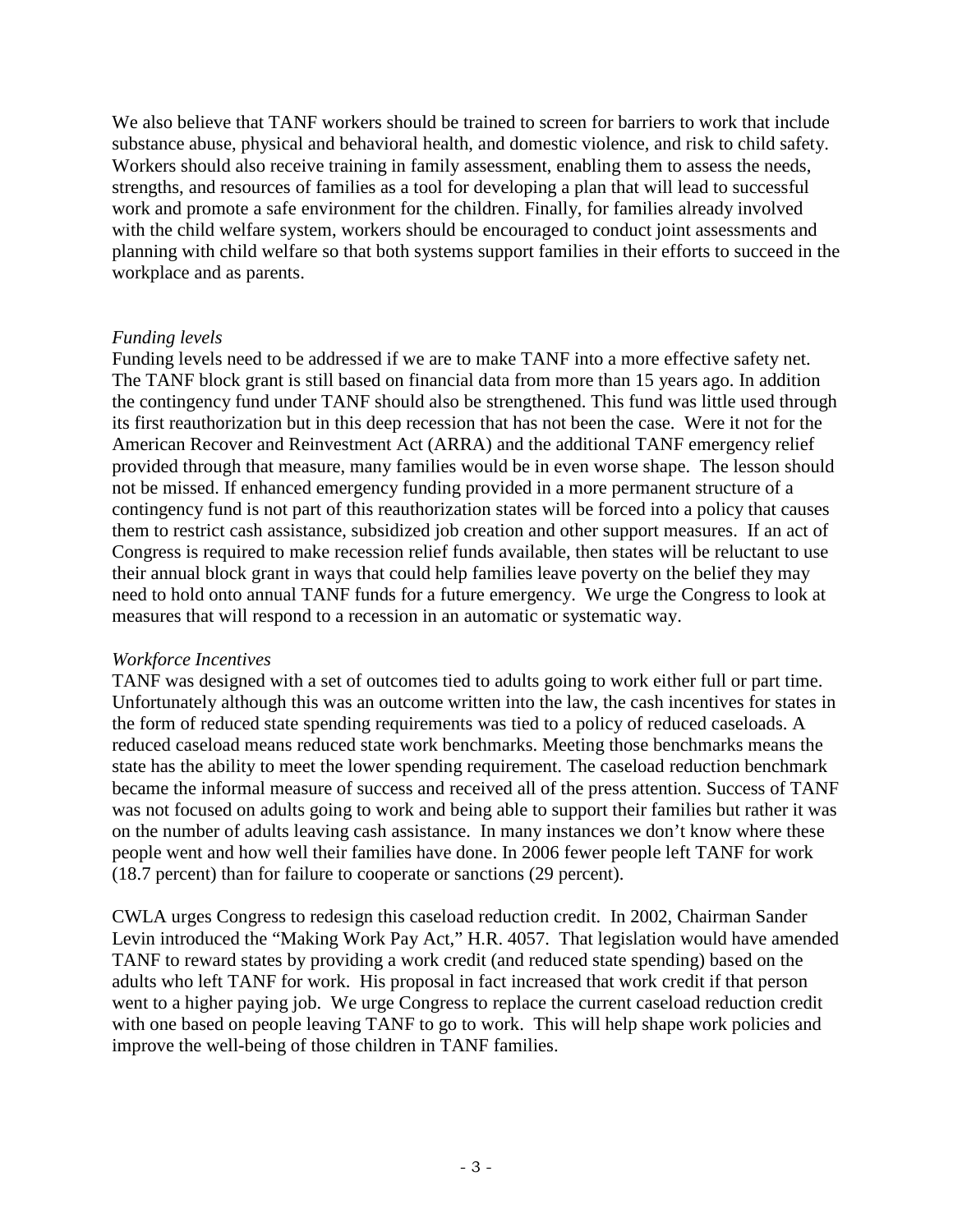#### **Child Welfare and TANF Recommendations**

#### *Relative Care*

TANF creates a five year limit on access to federal cash assistance funds. Some states have shorter or longer limits. In addition there may be additional time limits on access to education, job search activities, and participation in substance abuse treatment and other elements in a TANF program. There are also national time-limits through child welfare law on states to make decisions on the placement of children including the termination of parental rights. TANF and child welfare agencies may not always be housed in the same state agency, their budgets may be separate and their policies may not always be crafted by the same officials. Just as this Subcommittee directed greater coordination between child welfare agencies and education and health agencies you should also require greater coordination between the TANF cash assistance programs and state child welfare programs.

With the enactment of the Fostering Connections to Success Act, Congress now allows, as a state option, the ability to establish formal kinship/guardianship programs through Title IV-E funding. In 2005 of the 1.5 million children in TANF child only families, 460,000 were children living with a relative, usually a grandparent. These families received a smaller monthly grant than they would have under a formal Title IV-E kinship care grant. Many of these families may be better served through TANF as they are not involved with the child protection or child welfare system, at the same time we would not want decisions of a state to take or not take the Title IV-E subsidized guardianship option solely based on the status of a state's federal TANF funding reserves or whether or not a Title IV-E program requires a state match. Rather the decision of whether a child is served by TANF or by child welfare should be based on individual cases and as always, the child's best interests. A strong kinship/guardianship program will not only support a relative family with a monthly grant but with needed post-permanency services. These services may not be automatically available under a TANF program. A TANF program's casework is structured differently. CWLA looks forward to working with the Subcommittee on ways in which greater collaboration and coordination between child welfare and TANF can be included in the next reauthorization.

#### *Work Requirements*

CWLA urges Congress to carefully consider changes to the existing TANF work requirements and how they will affect children. One of the important messages of the 1996 law was the emphasis on work. The value of a job is important because it provides obvious financial benefits to children. A quality job that allows a parent to advance in skills and income is important to families and children. A good job strengthens opportunities for parents that can benefit children. TANF already includes definite work requirements and targets for parents and states. In 2005 these requirements became more stringent. At the start of the debate over the last reauthorization there was much talk about those families still struggling on TANF, sometimes described as the hard to serve. These families, if they are still on assistance, still face some of the same difficulties in terms of learning disabilities, access to needed mental health services, mental health screening, substance abuse services and educational needs. Other families such as many living in remote rural areas have other challenges not the least of which are access to jobs.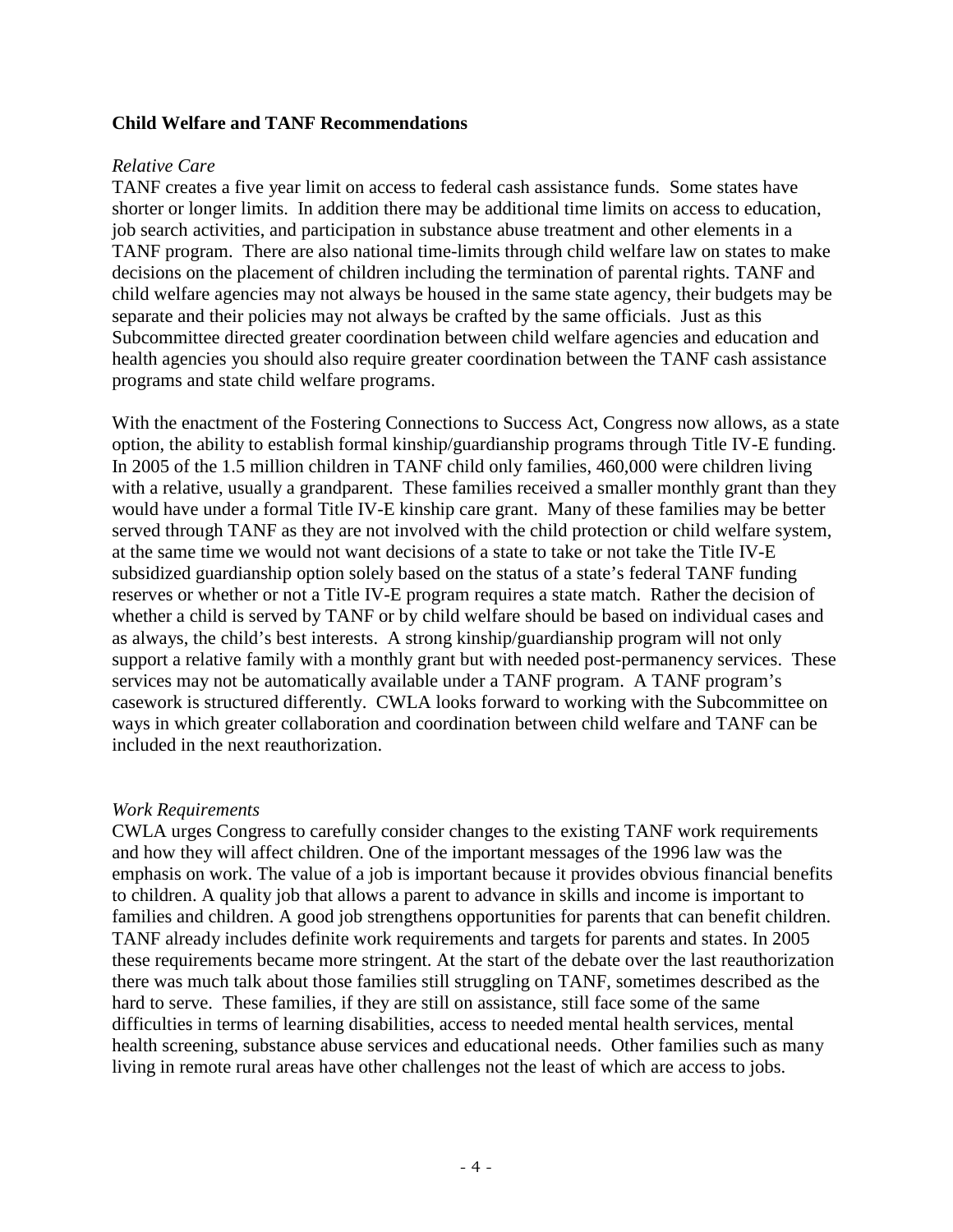A recent study by Children's Rights of the families in the New York City foster care system analyzed some of the barriers these families are facing. Of the parents involved with the foster care system: 51 percent of parents did not receive needed mental health screening, 30 percent did not receive needed substance abuse treatment, and 56 percent did not receive needed parenting skills classes. In addition, the study found that the most common allegations and concerns identified when children entered foster care included inadequate supervision (57 percent), parental drug and alcohol misuses (54 percent), parental mental illness (27 percent), and inadequate food/clothing/shelter (25 percent).

Failure to help families with such challenges and barriers may later show up in a state's child welfare system. We urge Congress to take a closer examination of the work requirements under TANF particularly as they relate to improved education, access to needed mental health and substance abuse services, and other barriers that may prevent someone from successfully transitioning to a permanent job.

In addition to these barriers we suggest Congress restore the original two-parent family work requirements that were less punitive than current work requirements. The original law recognized that many of the two-parent families on assistance faced significant barriers from being in rural areas where jobs may not allow both parents to work full time, to disabilities for one of the spouses or a child, to other challenges. The work requirements enacted were too restrictive and were in fact anti-marriage despite the intent of some of the proposed reforms of that reauthorization. We strongly urge Congress to eliminate the 90% work requirement for twoparent families that are unrealistic especially in rural areas and other areas that have limited job opportunities.

# **Child Care**

With or without increased work requirements, as a nation we must face the fact that our society has changed. Record levels of single parents with young children are in the workplace. Increasing numbers of two-parent families are discovering they need two incomes to make ends meet. As a result, we have an ever-growing need for child care.

CWLA applauds President Obama's FY 2011 budget proposal to substantial increase child care funding through the discretionary appropriations process and through an increase in mandatory funds.

The decade of the 1990s represented a historic increase in child care funding. It is also true that these increases came at the very same time as we experienced record workforce participation by parents with school-age and preschool children. In the 1990s, we also began to recognize the importance of early brain development and its impact on our national goals for education and child well-being. Despite these increases and progress made in the late 1990s funding for the Child Care and Development Fund (CCDF) is inadequate after a decade of near freezes in funding. Many families have been placed on long waiting lists to get the financial support they need and for which they are eligible. And waiting lists do not tell the full story, since many lists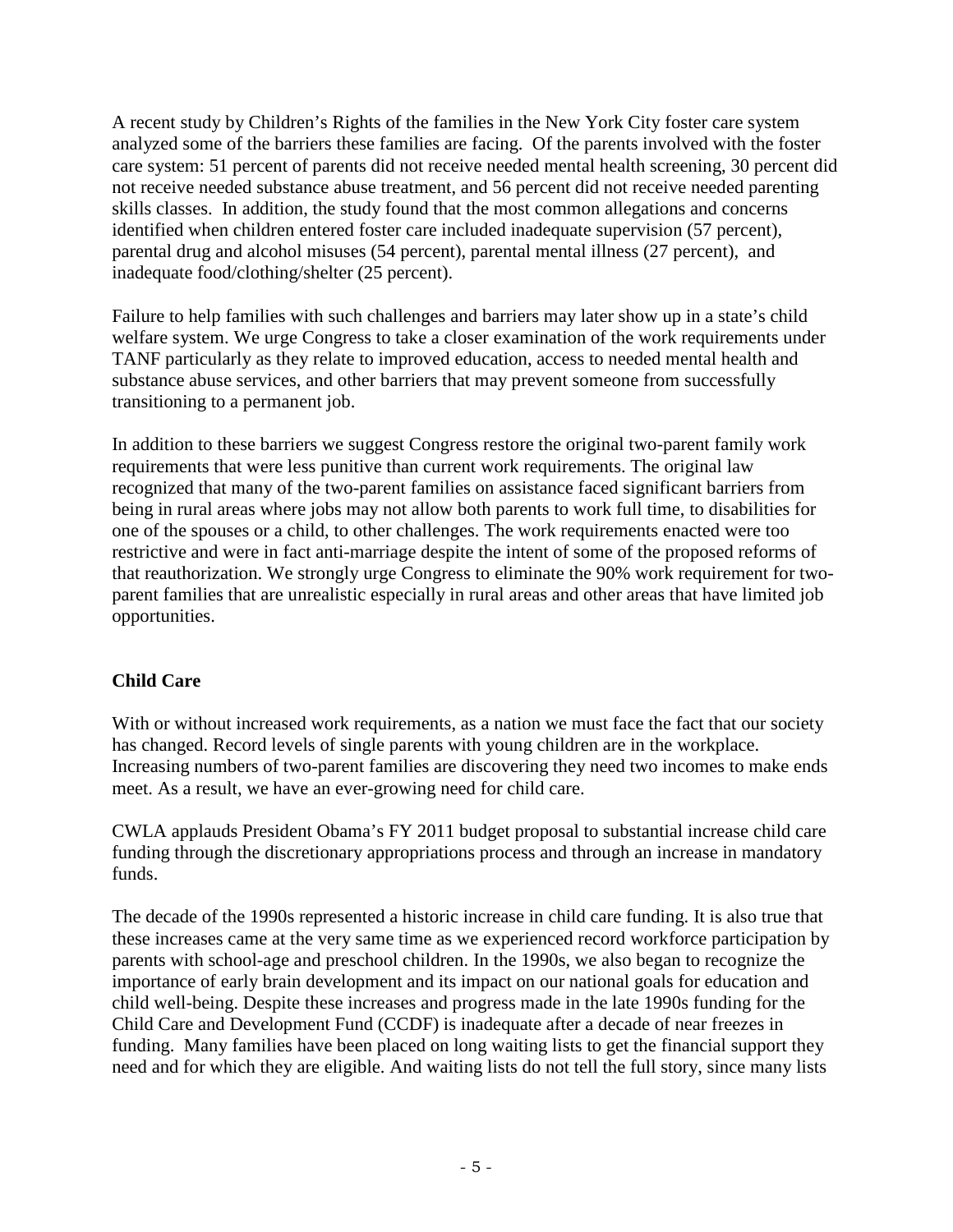may be limited in some way, and in some instances lists are not kept because the need is so great. Existing resources simply are not enough to meet the need.

In addition, states do not have adequate resources to ensure that child care services provided are of high quality. Many families who do receive child care support are forced to choose lower quality programs because states don't have the funds to reimburse programs at a level necessary to ensure quality.

We hope this Subcommittee will give the President's proposal for an \$800 million increase in child care funding through Title IV-A its strongest support. Improving the supply and the quality of child care funding is fundamental to strengthening both TANF and our early childhood learning system. Adequate and quality child care is also a child welfare issue and a child-well being issue of the highest importance.

# **Other Block Grants and Funding**

#### *Title IV-E Foster Care and Kinship Care*

The 1996 TANF law repealed the eligibility standards for AFDC. The TANF law of 1996 required states to look back to the AFDC rules that existed on July 16, 1996, to determine eligibility for Title IV-E Foster Care and Adoption Assistance. Thanks to the efforts of this Subcommittee and Congress this look-back or link is being phased out for adoption assistance. We now need Congress to finish the job in regard to foster care and the kinship care program. Whether Congress does this as part of this reauthorization or as a second phase of child welfare reform that also takes into account the need for greater prevention and post-permanency services, CWLA looks forward to working with you to remedy this situation.

#### *Social Services Block Grant*

The Social Services Block Grant (SSBG) has long been a vital source of human services funding. SSBG, like TANF provides significant child welfare funding. Other human services programs covered by SSBG include services for the aging and people with disabilities. Many of these services are provided by community and faith-based organizations. While states continue to use SSBG funds for child welfare, child care and other services, the reduction in SSBG funding since 1996 has eroded the block grant to such an extent that many human services are in competition for these funds. This comes at a time when the recession is increasing demands for services through the non-profit and religious community. These providers have always benefited at least indirectly through SSBG funding. CWLA urges Congress to restore SSBG. Originally it was reduced from \$2.8 billion to \$2.3 billion in 1996; SSBG was to be restored after five years. Instead of a restoration, a transportation reauthorization in 1998 cut SSBG further as an offset. We urge Congress to reverse this.

As part of that same highway funding bill, Congress (for budget scoring purposes) reduced the states ability to transfer 10 percent of TANF funds into SSBG to 4.25 percent. Each year appropriators pass a one-year restoration back to 10 percent for that fiscal budget. We urge Congress to permanently restore the transfer to 10 percent.